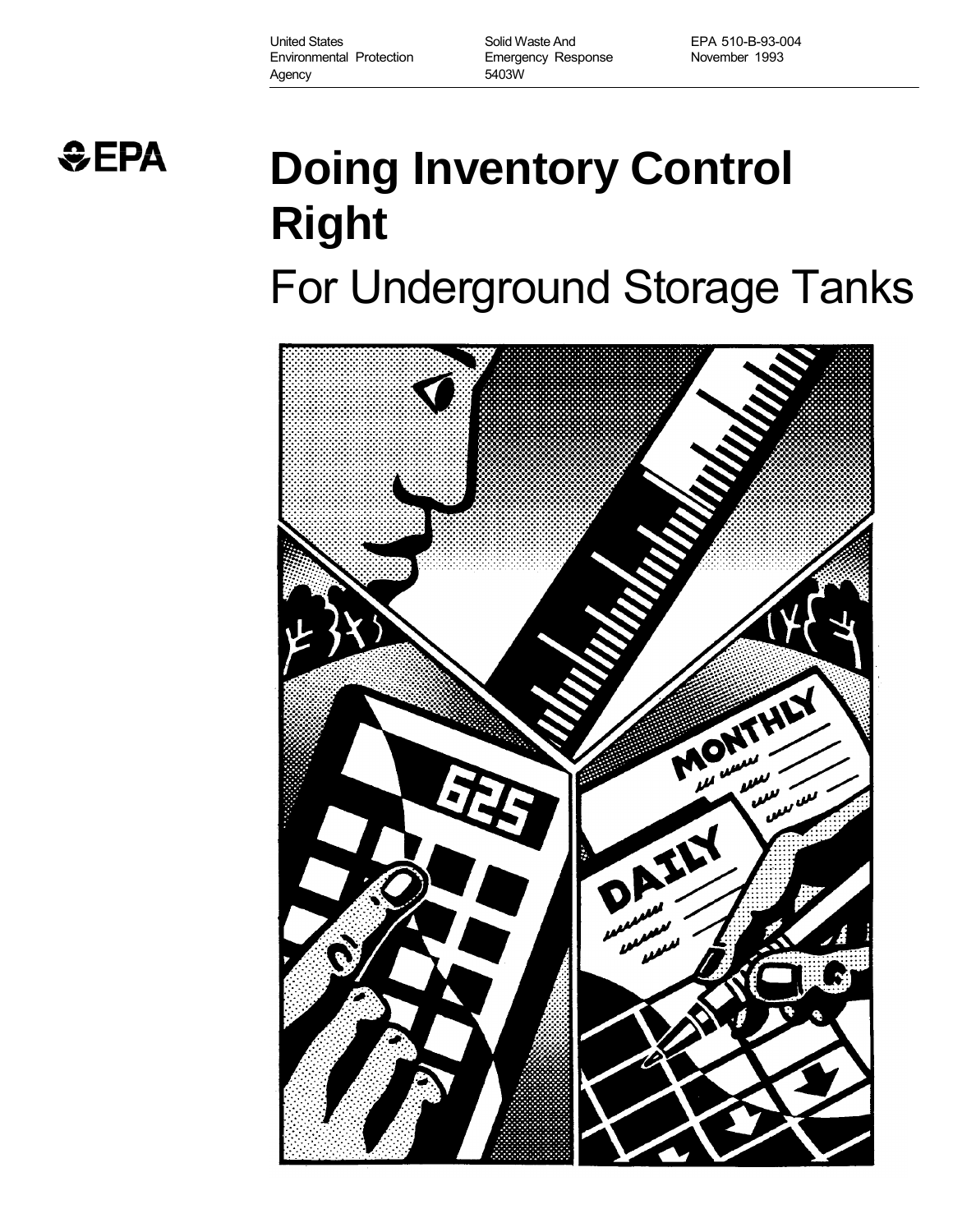### **CONTENTS**

| Why You Should Read This Booklet |  |
|----------------------------------|--|
|                                  |  |
|                                  |  |
|                                  |  |
|                                  |  |
|                                  |  |
|                                  |  |
|                                  |  |
|                                  |  |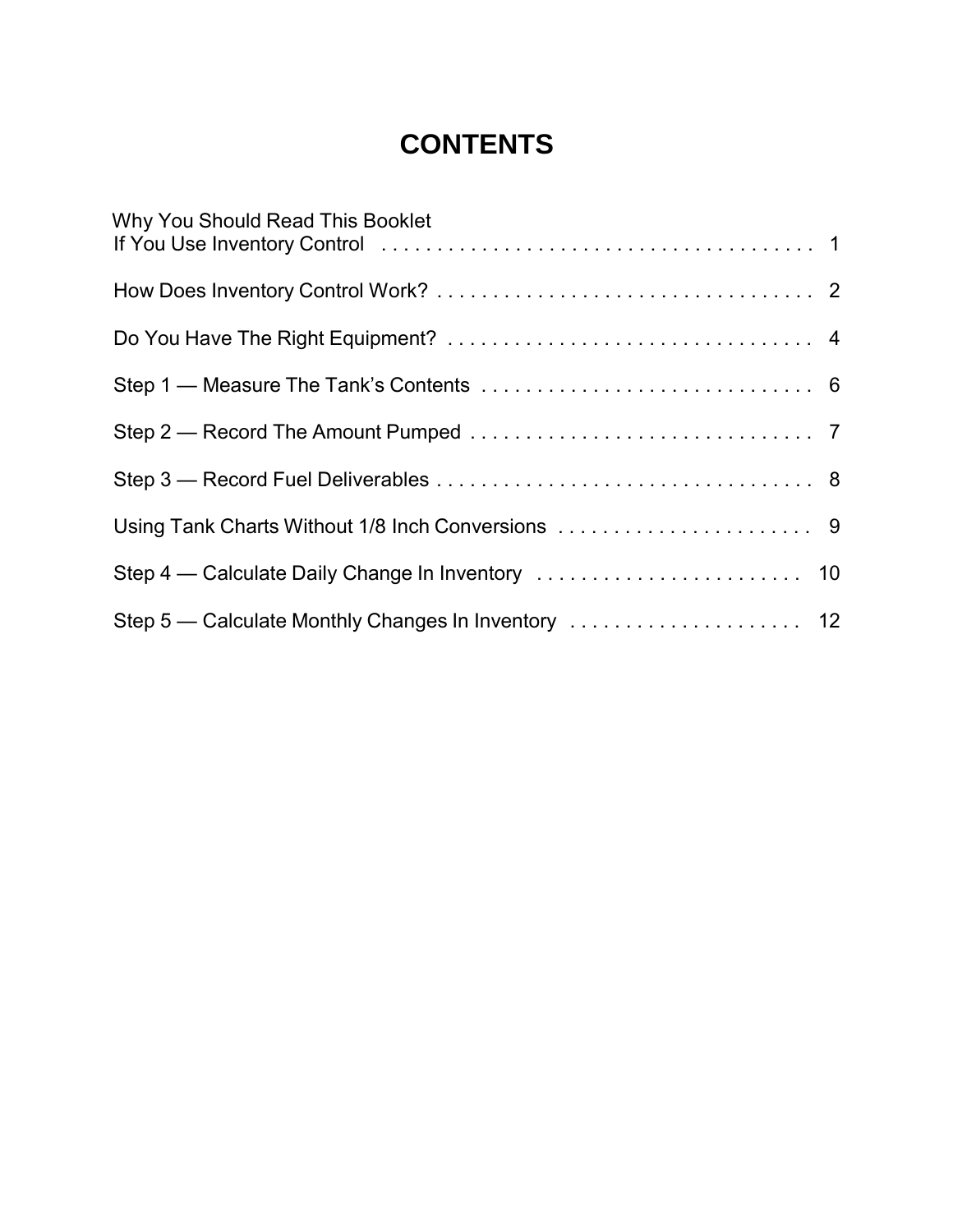### **Why You Should Read This Booklet If You Use Inventory Control**

 Federal and state laws require underground storage tanks (USTs) to have leak detection.

 If your USTs do not have leak detection, you can be cited for violations and fined. Leak detection violations can also keep you from getting legally required insurance coverage and reimbursement for cleanup costs. Without leak detection, you constantly risk discovering a leak only after it becomes a major financial burden for yourself and an environmental problem for everyone.

### **If inventory control is part of your leak detection, then this booklet can help you make sure you do inventory control correctly.**

 Inspections conducted nationwide indicate that most people who think they are doing inventory control are not doing it in a way that is likely to find leaks and meet the law's requirements for leak detection. So even if you are SURE you are doing inventory control right, read this booklet carefully—it could save you a lot of grief and money.

 If you need information on federal leak detection requirements and the various methods of leak detection available to you, see "Straight Talk On Tanks." Call EPA's publication distribution center at 800-490-9198 and order this free publication by number: EPA 530/UST-90/012.

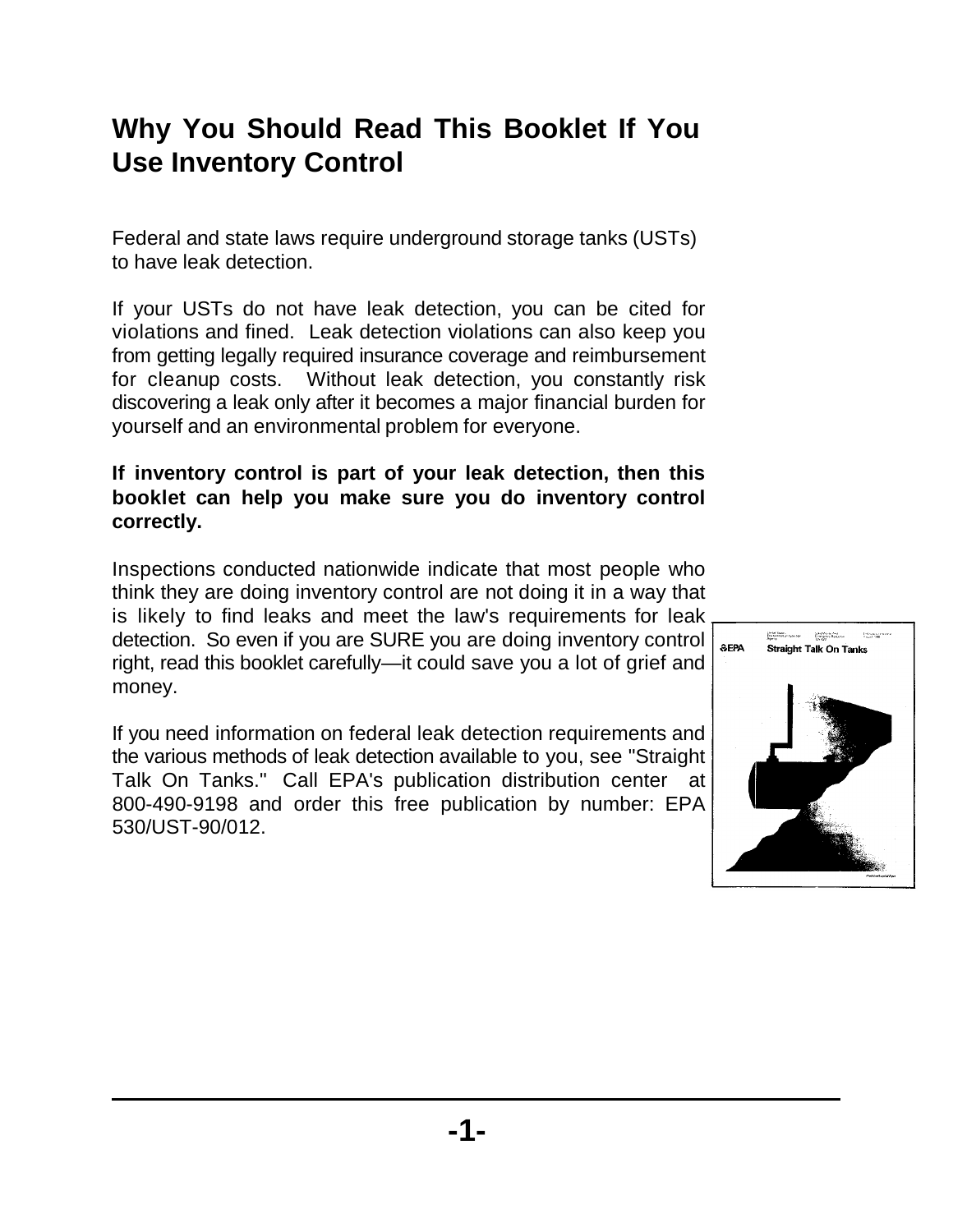## **How Does Inventory Control Work?**

 This booklet helps you use inventory control to meet federal regulatory leak detection requirements by showing you how to do three important tasks:

- Good sticking
- Good math
- Good recordkeeping



 Without these three, you may fail to meet the leak detection requirements. To do inventory control right, you have to spend time to make sure that you consistently measure the tank's easy-to-read records on file for at least a year. contents correctly, that you don't let math errors creep into your daily and monthly calculations, and that you keep complete,

 Basically, inventory control requires daily measurements of tank (what your recordkeeping indicates you should have). Some people call this process "inventory reconciliation." If the differ- your tank may be leaking. contents and math calculations that let you compare your **"stick" inventory** (what you've measured) to your **"book" inventory**  ence between your **"stick"** and **"book"** inventory is too large,



 of inventory control that are described on the next page. Be sure you read about several important restrictions on the use

 *To use INVENTORY CONTROL correctly,* 

 *follow Steps 1—5 starting on page 6.*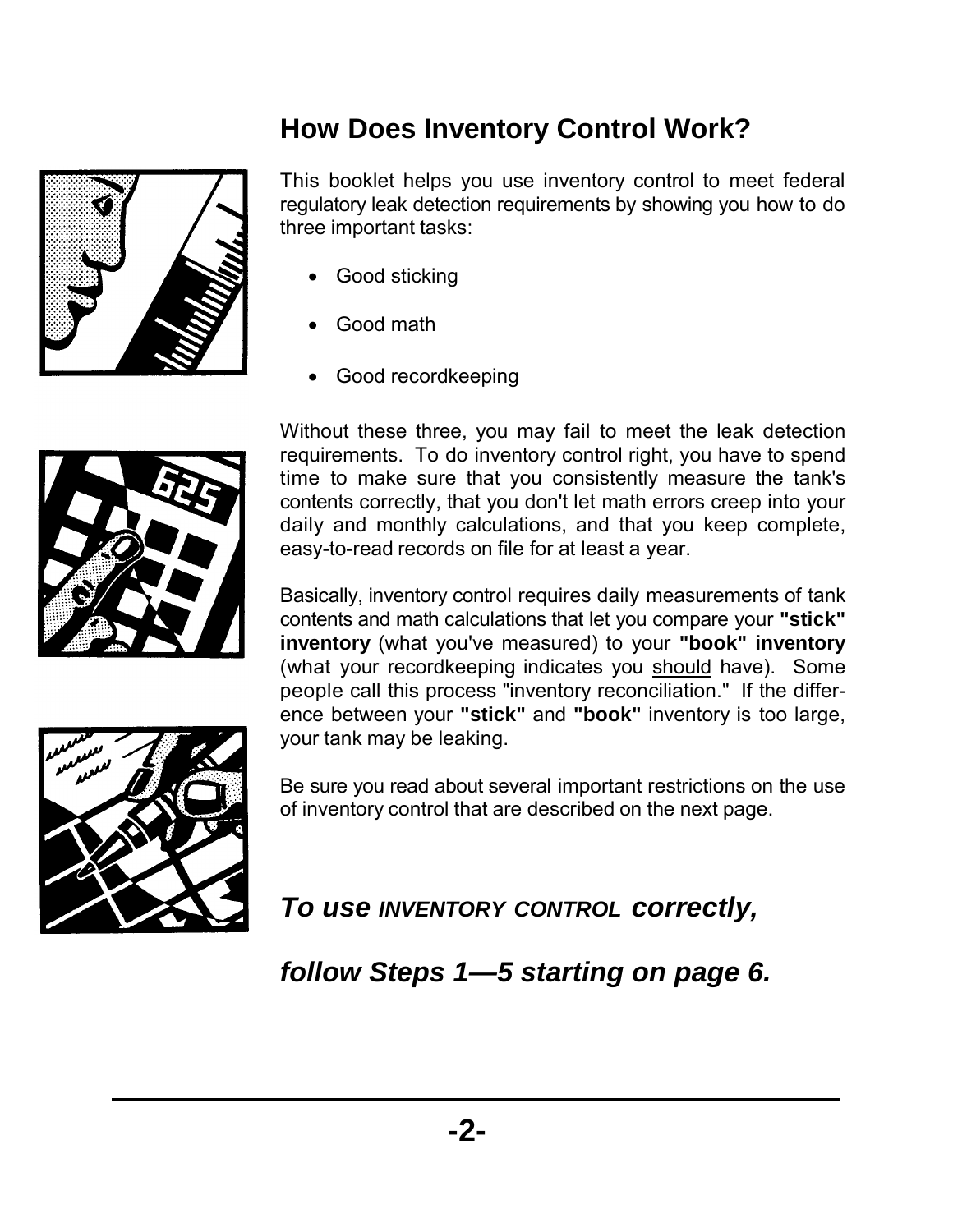**Please note these important restrictions on the use of inventory control as leak detection**:

- • **Inventory control can never be used alone.** Inventory control must always be used in combination with tank tightness testing. Tanks must be tightness tested every 12 months if they do not have corrosion protection and spill/overfill devices. Tanks with corrosion protection and spill/overfill devices must be tested every 5 years.
- • **Inventory control is a TEMPORARY leak detection method.**  You can use inventory control only for 10 years after installing a for 10 years after upgrading an old tank with corrosion protection monthly monitoring method, such as groundwater monitoring or interstitial monitoring. new tank that has corrosion protection and spill/overfill devices or and spill/overfill devices. After the 10-year period, you must use a

 use inventory control only until December 1998, when these tanks must be upgraded or closed. (See "Straight Talk On Tanks.") Tanks without corrosion protection and spill/overfill devices can

 **testing does not meet your tank system's leak detection**  monitoring. (See "Straight Talk On Tanks.") • **The combined use of inventory control and tank tightness requirements for piping.** Pressurized and some suction piping must use other methods of leak detection, such as interstitial

 **If you don't pay careful attention to these restrictions, you will fail to meet the leak detection requirements.**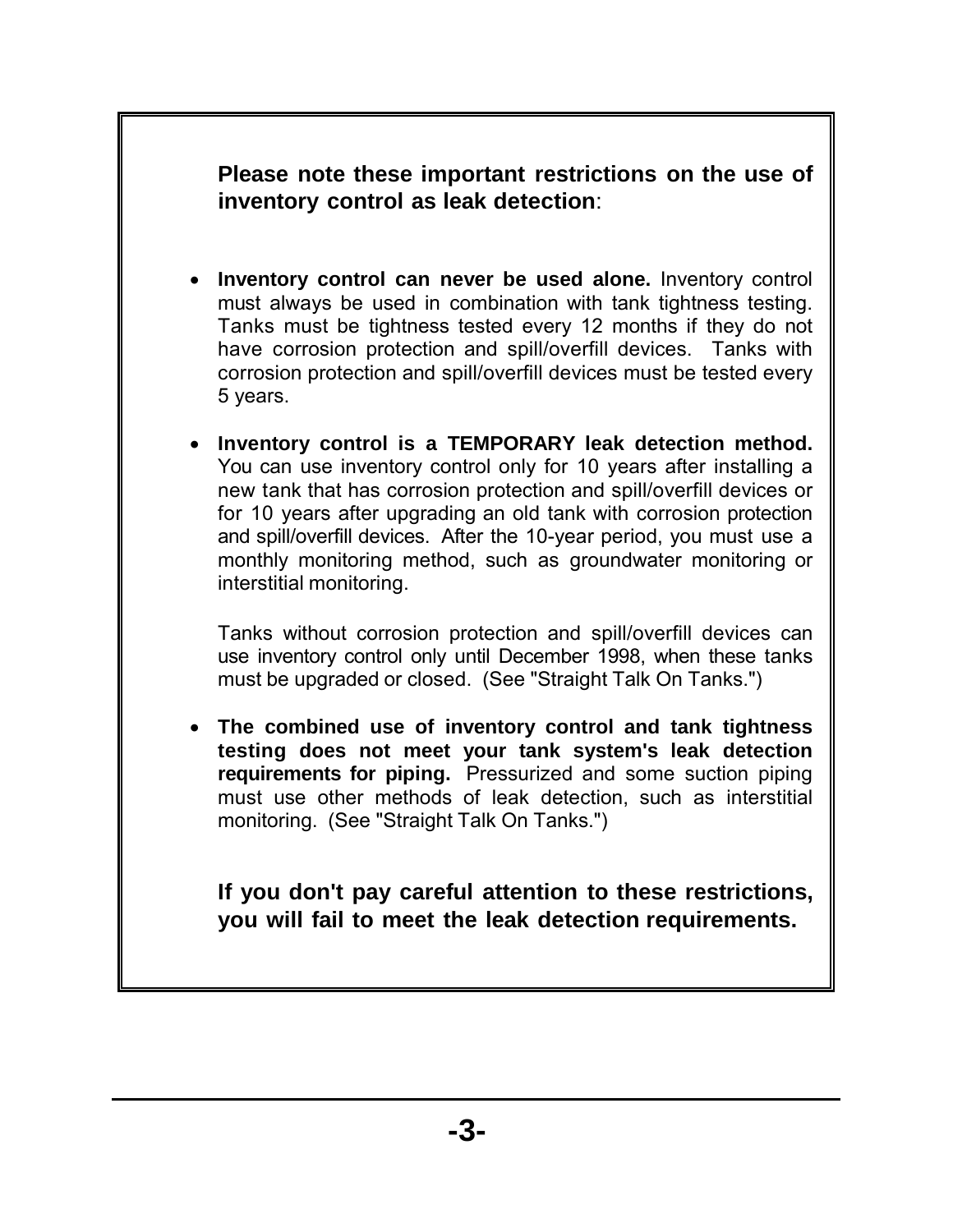### **Do You Have The Right Equipment?**



#### **Gauge Stick Or Other Gauges**

 The gauge stick used to measure the depth of liquid in an underground tank must be marked or notched to the 1/8 inch, starting with zero at the bottom end. Check your stick to be sure the end has not been worn or cut off and that the stick is not warped. The stick should be made of non- sparking material, such as wood, and varnished to minimize the creeping of fuel above the actual fuel level in the tank. Instead of using a gauge stick, you may use a mechanical or electronic tank level monitor. Whatever measuring device you use must be capable of measuring the level of product over the full range of the tank's height to the nearest 1/8 inch.

#### **Pastes For Finding Water Or Fuel**

 You must check for water in the bottom of the tank at least once each month by smearing a water-finding paste along the bottom of the gauge stick. The paste changes color when it comes in contact with water. Many operators improve their stick readings by smearing a fuel-finding paste on about 6 inches of the stick where they expect the fuel level to be. Fuel-finding paste changes color when it comes in contact with fuel.

#### **Forms**



 The instructions in this booklet are keyed to two forms: the "DAILY INVENTORY WORKSHEET" and the "MONTHLY INVENTORY RECORD." You will find filled-in sample copies of these forms on the last two pages of this booklet. These samples are on perforated pages, so tear them out and refer to them while you read through the directions that are keyed alphabetically to the sample forms. Also, **near the back of the booklet, you will find "masters" you can copy repeatedly to provide forms for use in your recordkeeping.** If these forms are filled out according to the instructions in this booklet, you will be in compliance with federal regulations for inventory control. You should find out if state or local requirements have limitations on the use of inventory control or have requirements that are different from those presented in this booklet. You can use other standard recordkeeping forms, as long as they are clear, consistent, and contain all the information required by the federal and state leak detection regulations.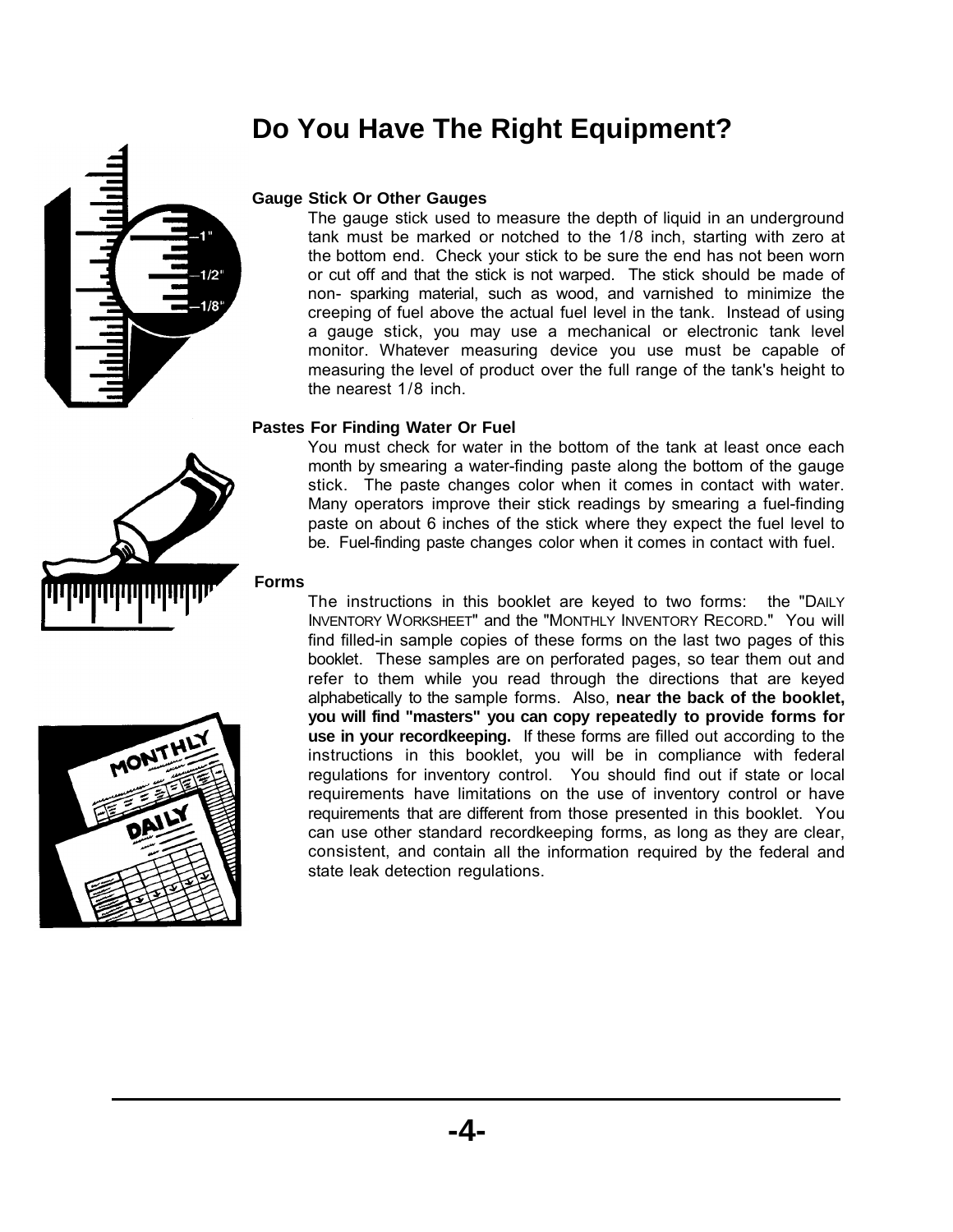#### **Tank Chart**

 A tank chart is a table that converts the number of inches of liquid in the tank into the number of gallons. You need a tank chart that exactly matches your storage tank (tank manufacturers usually provide charts for their tanks). If you have more than one tank, you will need a chart for each tank unless the tanks are identical. The tank chart must show conversion to gallons for each 1/8 inch stick reading. If your tank chart does not convert each 1 / 8 inch reading into gallons, contact the tank manufacturer, or, if you have a steel tank, the Steel Tank Association (708-438-8265) to get an appropriate chart.

 **You always need to convert inches into gallons in order to fill out the forms correctly and to do the necessary math.** To convert inches into gallons, find your stick's reading to the nearest 1/8 inch on the tank chart, then simply read across to the gallons column to find the number of gallons. If you cannot get a tank chart showing conversion to gallons for each 1/8 inch reading, you must do the additional math explained on page 9.

#### **STICK GALLONS READING**  $21 - 5/8"$ 586  $591$  $21 - 3/4"$  $21 - 7/8"$  $596$  $\overline{22}$ "  $601$  $22 - 1/8"$ 606  $22 - 1/4"$ 611  $22 - 3/8"$ 616  $22 - 1/2"$  $621$

#### **Drop Tube**

 The fill pipe through which the fuel is delivered into the tank must have a drop tube extending to within 1 foot of the bottom of the tank. Stick measurements should be made through a drop tube in the fill pipe or gauging port. If your fill pipe does not have a drop tube, call your petroleum equipment supplier to have one installed.

#### **Calibrated Dispensing Meters**

Meters must be calibrated according to local standards.

#### **Manifolded Tanks**

 If you have manifolded tanks or dispensers that blend fuel, consider these tanks as one tank system if they share a common inventory of stored fuel. As you follow the directions on the following pages, you will need to combine your measurements and calculations for all the tanks manifolded into one system.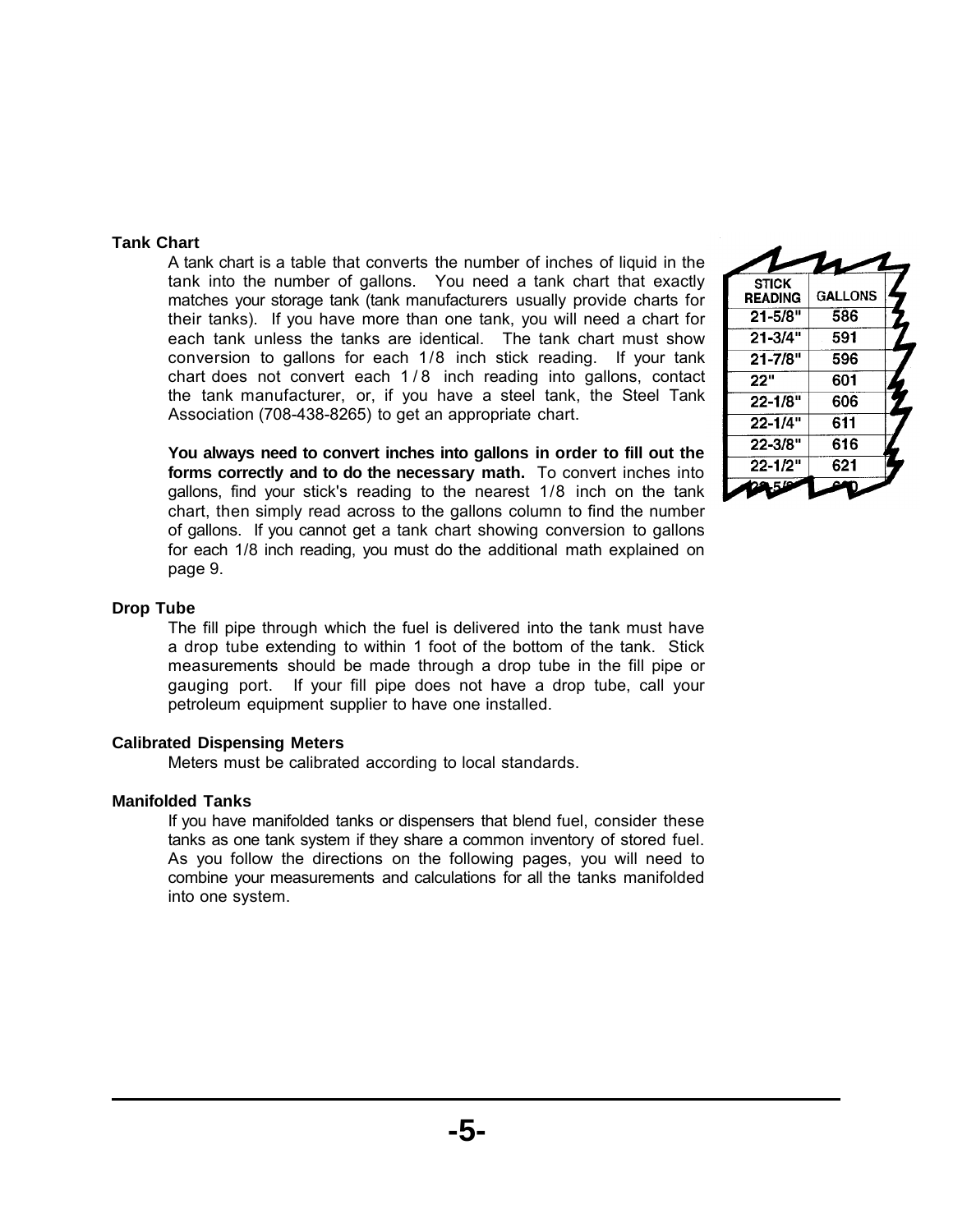### **Step 1—Measure The Tank's Contents**

 **You must measure the tank every day** that fuel is added or removed. You may take measurements using a gauge stick or a mechanical or electronic tank level monitor.

 **No fuel can be added or removed from the tank while you are performing Step 1 or Step 2.** 

 Every day you measure the tank, you should fill out a "DAILY INVENTORY WORKSHEET." As you go through the following directions, refer to the sample DAILY INVENTORY WORKSHEET you will find on the last pages of this booklet. For easy reference, the sample is on a perforated page so you can tear it out and keep it handy as you read through the directions. Also, near the back of the booklet is a "master copy" on a perforated page you can tear out to make copies of the DAILY INVENTORY WORKSHEET for your recordkeeping.

 *Use the sample "DAILY from the last two pages of the booklet to see where you put letters "A" through "M" in the following INVENTORY WORKSHEET" the information from directions.* 

Fill in the identifying information at the top of the worksheet.

 Next to the "TANK IDENTIFICATION" box are empty vertical columns. Each column represents one tank—consistently enter all information on that one tank in the same vertical column. NOTE: Once you have filled in the tank identification boxes, make copies of the worksheet so you won't have to repeatedly enter the same information.

 **USE GOOD STICKING PRACTICES: Slowly** lower the gauge stick to the tank's bottom. Let the stick gently touch the bottom, then quickly bring it back up. Read the depth of fuel indicated by the wet mark to the closest 1/8 inch division on the stick. Use of fuel-finding paste will make your stick readings more accurate.



 Write your measurement in the box labeled "END STICK INCHES" for the tank you measured.

 **NOTE:** If your tank is equipped with an automatic tank gauge (ATG), you may record the inches of product and gallons of product directly from the ATG's printed tape or simply staple the tape with this information to the worksheet.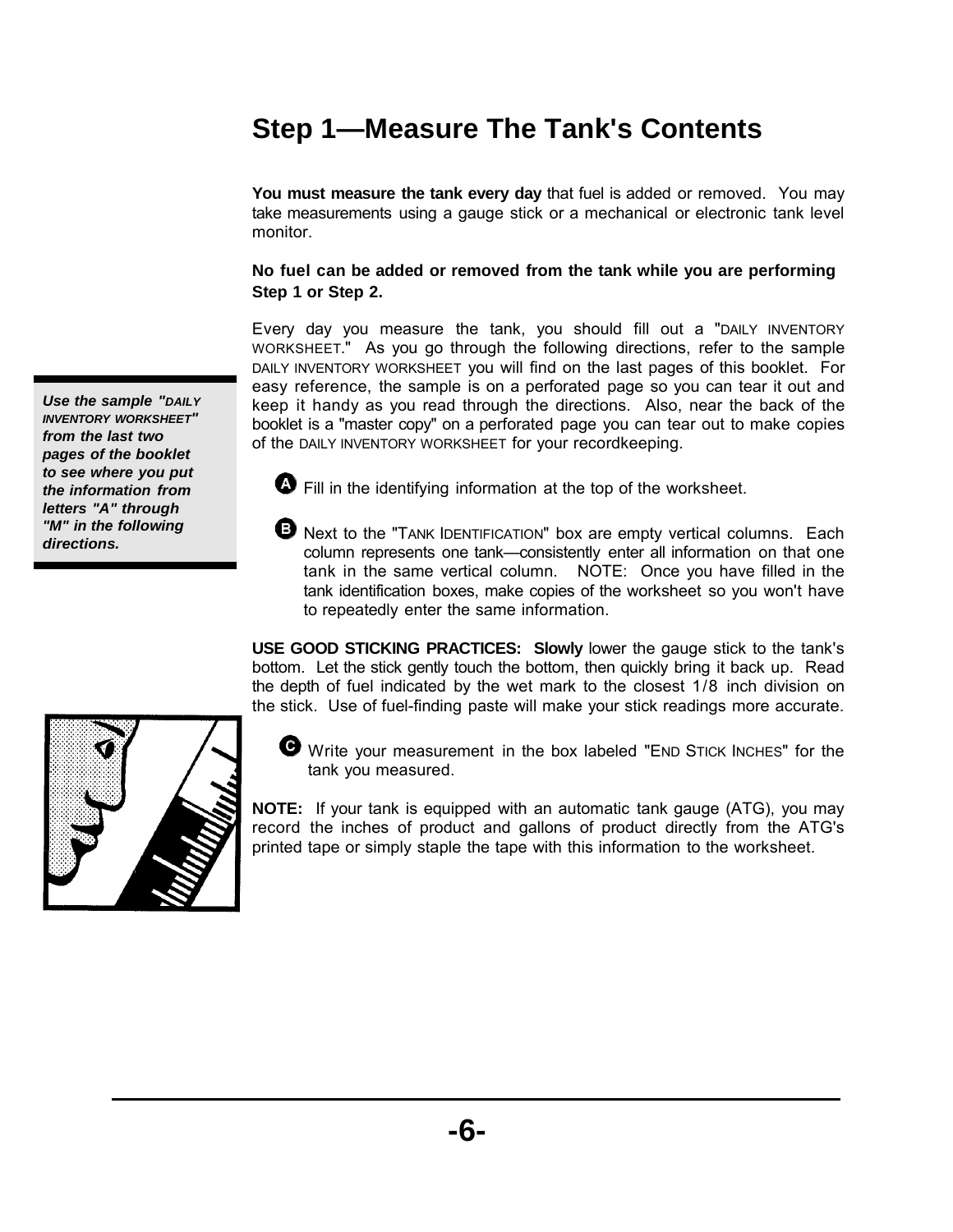### **Step 2—Record The Amount Pumped**

 **At the same time** you measure the tank contents (Step 1), you must record on the DAILY INVENTORY WORKSHEET the amount of fuel pumped. **No fuel can be added or removed from the tank while you are sticking the tank and recording the amount pumped.** 

 Locate the box labeled "AMOUNT PUMPED" on the left side of the worksheet. Copy the numbers from each dispenser's totalizer onto the  worksheet. **Be very careful that you write all the meter readings for a tank in the same column**. You may have several dispensers and totalizers for one tank, so the worksheet provides boxes in which you can enter several readings in any order.



 Add up the totalizer meter readings in each column and write the result in the box labeled "TODAY'S SUM OF TOTALIZERS."

 Find the last DAILY INVENTORY WORKSHEET you completed. Copy "TODAY'S SUM OF TOTALIZERS" from that worksheet into the "Previous Day's Sum of Totalizers" box of the worksheet you are working on today.

 On today's worksheet, subtract "Previous Day's Sum of Totalizers" from "TODAY'S SUM OF TOTALIZERS" and write the result in the box labeled "AMOUNT PUMPED TODAY."

 You may have an alternative to reading totalizers. If you have a self- service fueling operation where the cashier can authorize fuel sales from inside the facility, you can probably print out a daily report that gives you the total sales for each type of fuel. **NOTE: You can use the sales volumes from this report instead of reading your totalizer meters only if no fuel sales are made between the time you print the report from the cash register and the time you measure your tanks (Step 1).** 

 If you are using cash register reports to record the amount pumped, enter the amount of each type of fuel pumped in the box labeled "AMOUNT PUMPED TODAY" or staple the printout to the worksheet.

 *If you pumped fuel through a dispenser and back into a tank, for example during a test, subtract the number of gallons you pumped from "AMOUNT PUMPED TODAY."*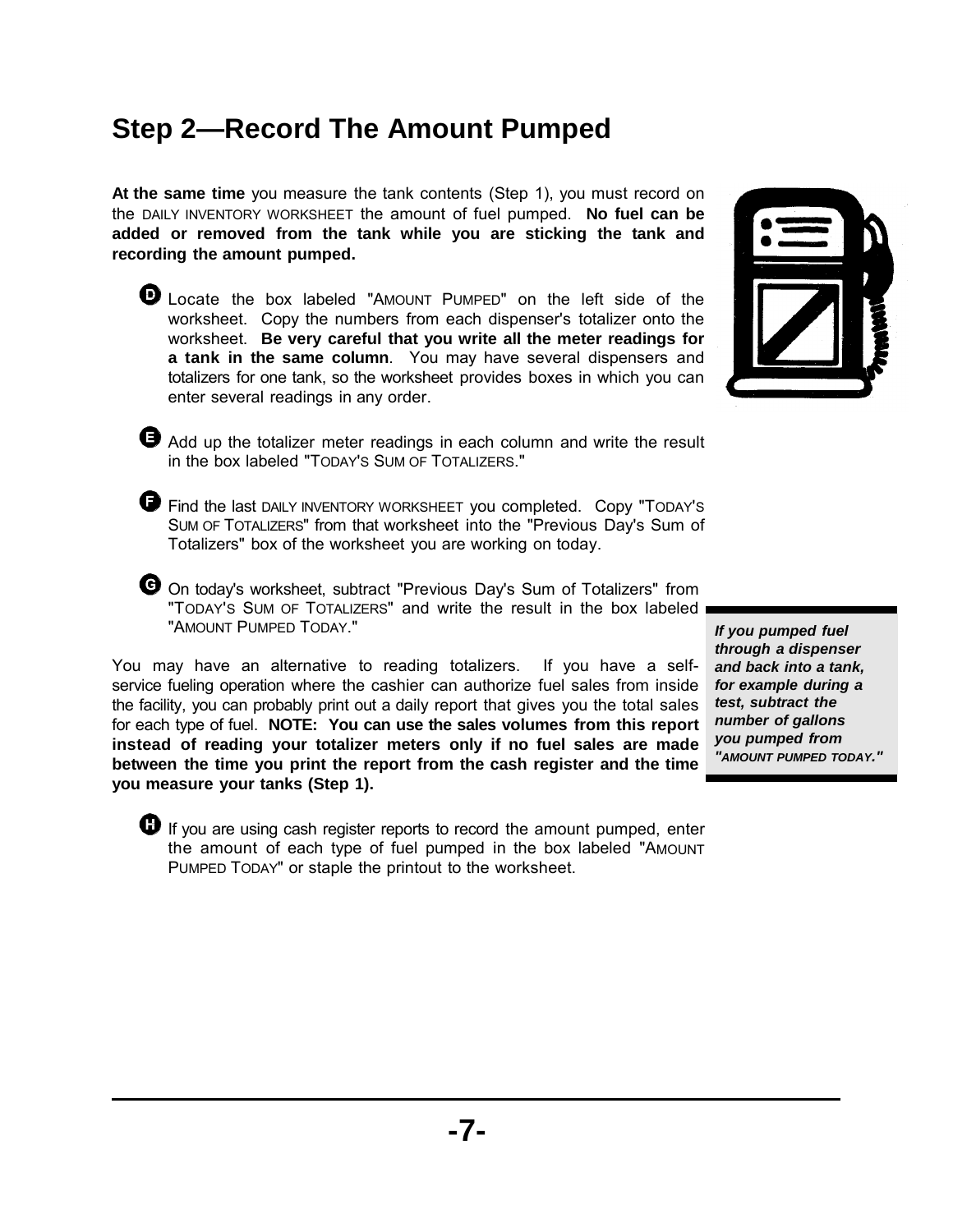## **Step 3—Record Fuel Deliveries**



 You must check how much fuel has been delivered every time any amount of fuel is delivered to your tank. **NOTE: You should not pump any fuel during the time it takes to do items "I" and "J" below.** 

 Before the delivery begins, the liquid level in the tank must be measured. Always use good sticking practices: slowly lower the gauge stick, gently touch the stick to the bottom of the tank, then quickly bring the stick back up. Read the depth of fuel indicated by the wet mark to the nearest 1/8 inch division on the stick.



 The delivery person can now deliver fuel into the tank. After the delivery, wait at least 5 minutes for the fuel level in the tank to stabilize, and then measure again as described above.

Record fuel level in the box labeled "Inches of Fuel After Delivery."

 Using your tank chart with 1/8 inch readings, convert both delivery readings to the correct number of gallons. Record these numbers in the boxes labeled "Gallons of Fuel Before Delivery" and "Gallons of Fuel After Delivery." (If necessary, see page 9 on converting inches into gallons.)

 Subtract "Gallons of Fuel Before Delivery" from "Gallons of Fuel After Delivery." Record the result in the box labeled "GALLONS DELIVERED (STICK)."

 Now look at the delivery receipt and find the volume of each type of product that was delivered. If two volumes are given, one labeled "net" and the other "gross," use the gross gallons as the volume of product delivered.

 For each type of fuel delivered, copy the gross gallons delivered from the delivery receipt onto the worksheet in the box labeled "GROSS GALLONS DELIVERED (RECEIPT)." The gallons in items "L" and "M" should roughly match. If they don't, contact your supplier.

 *An automatic tank usually print a delivery report. If your tank has an ATG that prints such a report, you may simply staple the ATG's delivery report to the DAILY INVENTORY gauge (ATG) can WORKSHEET.*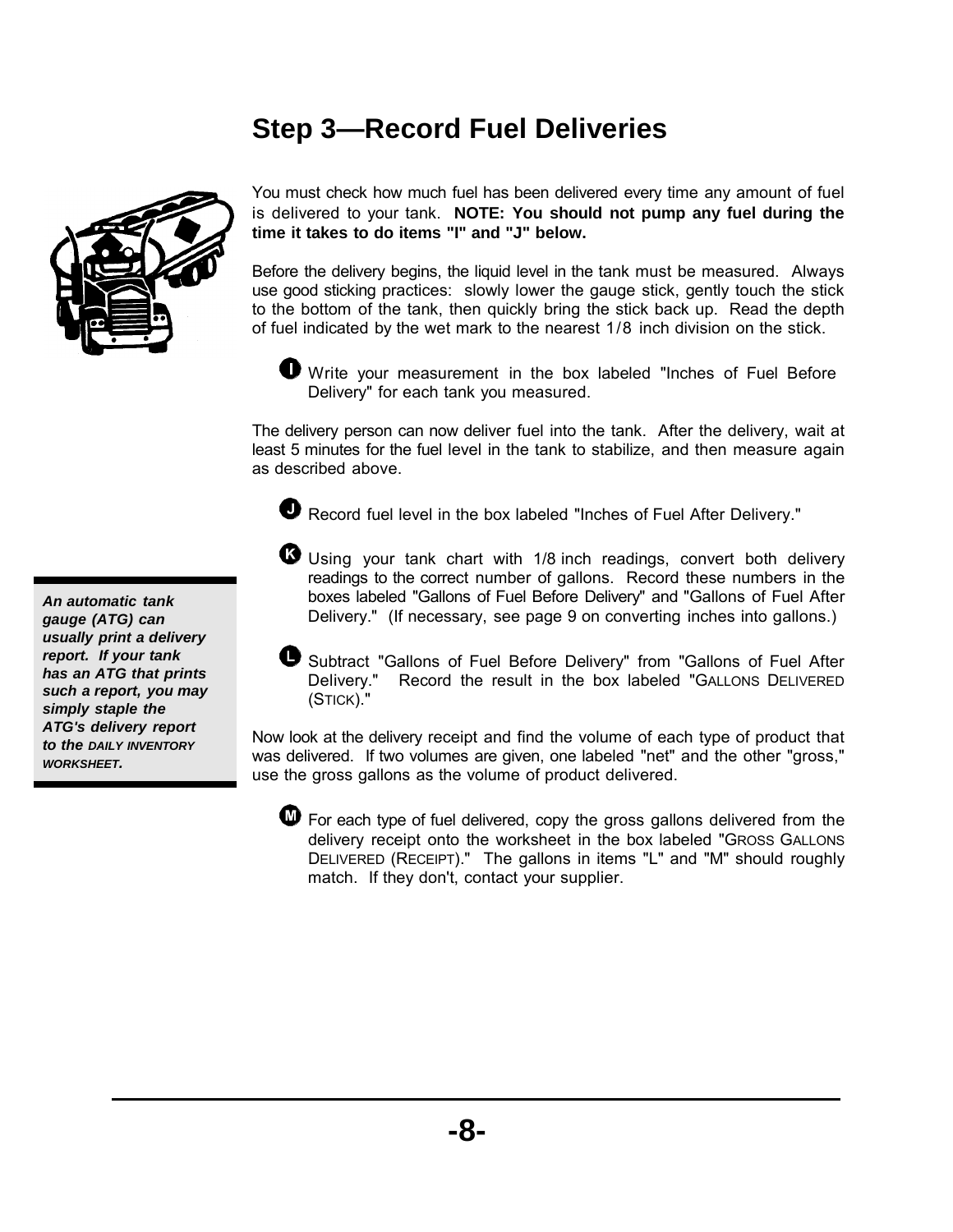### **Using Tank Charts Without 1/8 Inch Conversions**

 If your tank chart does not list direct conversions from inches to gallons for every 1/8 inch, then you must **do the additional math described below every time you stick your tank**.

 The easiest way to explain this procedure is with an example. Let's say you have a stick reading of 43 3/8 inches and you need to figure how many gallons are in your tank.

 1. Look on your tank chart and find the inch measurements that are just above and below your stick reading and write down the number of gallons for these inch readings. Subtract the gallon readings to find the difference between the two readings:

| Chart reading at 44 inches:<br>Chart reading at 43 inches: | 3,585 gallons<br>3,480 gallons |  |
|------------------------------------------------------------|--------------------------------|--|
| Difference:                                                | 105 gallons                    |  |

| ווו |                                |                      |
|-----|--------------------------------|----------------------|
| st  | <b>STICK</b><br><b>READING</b> | GALLONS <sub>2</sub> |
| ١S  | 42"                            | 3379                 |
| ۱e  | 43"                            | 3480                 |
|     | 44"                            | 3585                 |
|     | 45"                            | 3685                 |
|     | 46"                            | 3779                 |
|     | 4.                             | 3865                 |
|     |                                |                      |

 2. Dividing 105 by 8 will give you the number of gallons per 1/8 inch, which in this example is 13. (More exactly it is 13.125, but do round off the number to the nearest whole number.) Because your fraction is 3/8, multiply 13 gallons by 3, which gives you 39 gallons as the volume represented by 3/8 inch.

 **CAUTION: The gallons represented by each 1/8 inch will vary from top to bottom of the tank and must be calculated for each conversion.** 

 3. Take the number of gallons you have just calculated and add it to the inch reading just below your actual stick reading:

| Chart reading at 43 inches:<br>Gallons at 3/8 inch: | 3,480 gallons<br>+ 39 gallons |  |
|-----------------------------------------------------|-------------------------------|--|
| Sum:                                                | 3,519 gallons                 |  |

Thus, your stick reading of 43 3/8 inches converts to 3,519 gallons.

 **NOTE:** If your tank chart is in half or quarter inches, you must still use this procedure so that your gallon readings are accurate to 1/8 inch.

 **After all of this math, you can see why it pays to have the correct tank chart that indicates gallons for each 1/8 inch.**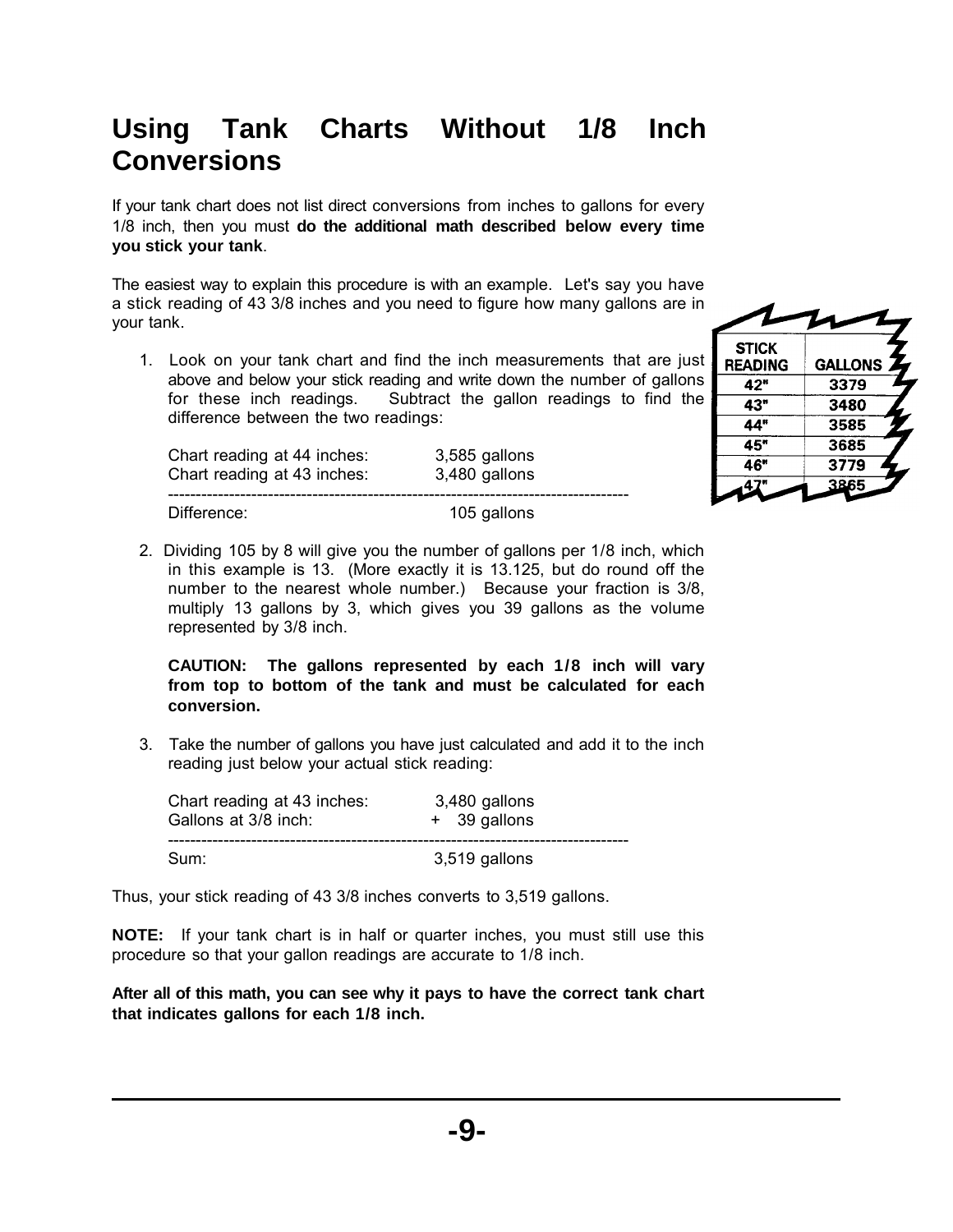### **Step 4—Calculate Daily Changes In Inventory**

 In this step, you will copy information from the DAILY INVENTORY WORKSHEET onto the **MONTHLY INVENTORY RECORD**. You will then do some math to determine your daily inventory. You need one MONTHLY INVENTORY RECORD for each tank that you have.

 As you go through the following directions, refer to the sample MONTHLY INVENTORY RECORD you will find on the reverse side of the DAILY INVENTORY WORKSHEET sample you have already been using. For easy reference, the sample is on a perforated page so you can tear it out and keep it handy as you read through the directions. Also, near the back of the booklet is a "master copy" on a perforated page you can tear out to make copies of the MONTHLY INVENTORY RECORD for your recordkeeping.

 Fill in the identifying information at the top of the MONTHLY INVENTORY RECORD.

 **If this is the very first day of your inventory recordkeeping**, convert the "END STICK INCHES" from the DAILY WORKSHEET into gallons and enter on the MONTHLY RECORD under "END STICK INVENTORY (GALLONS)" for that starting date. (If necessary, see page 9 on converting inches into gallons.) This is all you can do today. Starting tomorrow, follow all of the instructions listed below.

 Find the line in the left column on the MONTHLY RECORD with today's date listed. Copy the previous day's "END STICK INVENTORY (GALLONS)" number into the box for today's "START STICK INVENTORY (GALLONS)."

 Enter the amount of fuel delivered from the DAILY INVENTORY WORKSHEET. If you were **NOT** pumping fuel during the time when the delivery was taking place, then use the "GALLONS DELIVERED (STICK)" number. However, if you had to pump fuel while the delivery was taking place, then use the "GROSS GALLONS DELIVERED (RECEIPT)" number as your delivery amount.

 Copy the "AMOUNT PUMPED TODAY" number from the DAILY INVENTORY WORKSHEET into the "GALLONS PUMPED" column of the MONTHLY INVENTORY RECORD.

 *Use the sample "MONTHLY the last two pages of the booklet to see where you put the information from letters "N" through "Z" in the following INVENTORY RECORD" from directions.*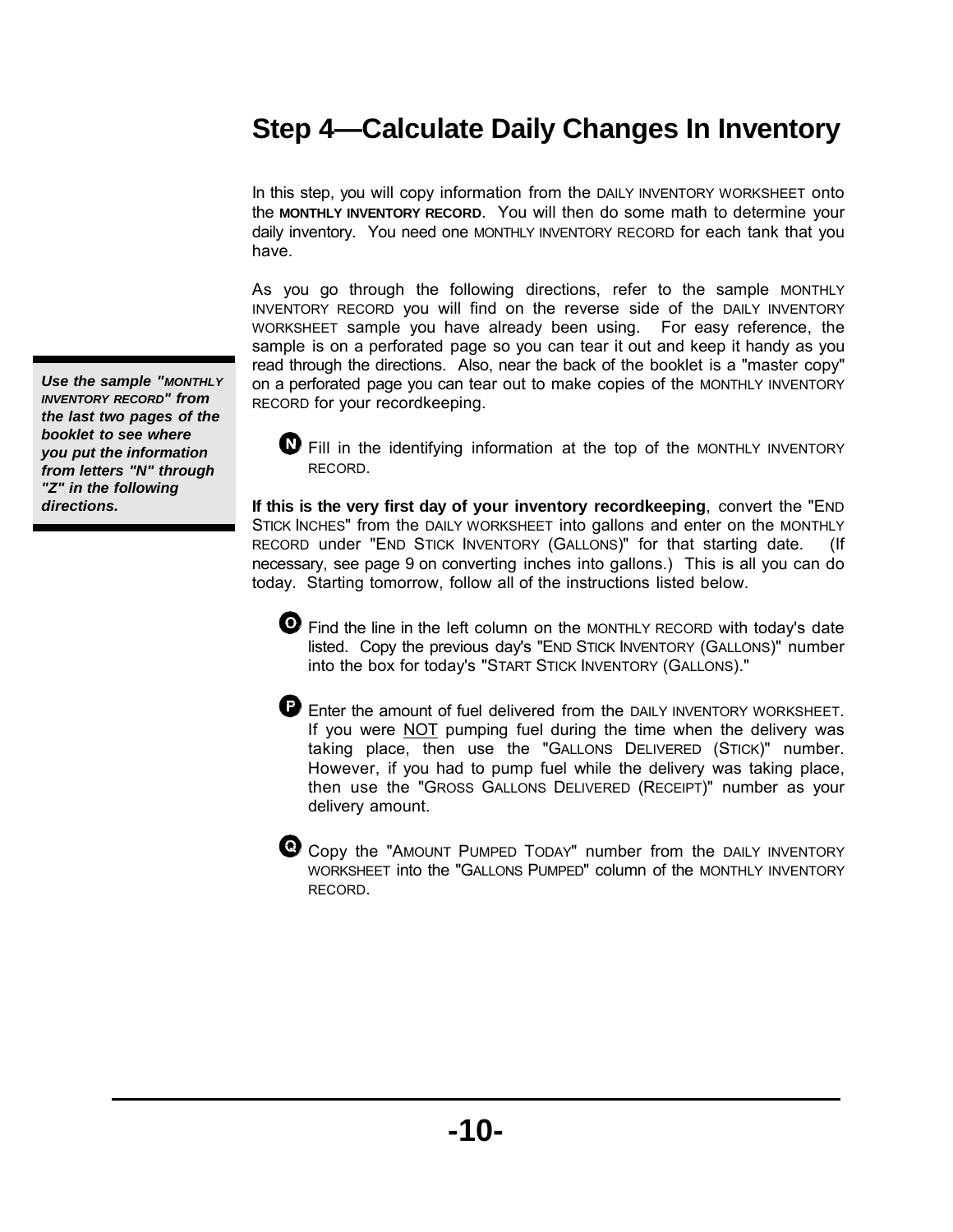Add the "START STICK INVENTORY (GALLONS)" and the "GALLONS DELIVERED" columns; then subtract the "GALLONS PUMPED" column. Enter the result in the column labeled "BOOK INVENTORY (GALLONS)."

 Copy the "END STICK INCHES" number from the DAILY WORKSHEET into the column labeled "END STICK INVENTORY (INCHES)" on the MONTHLY RECORD. Convert inches into gallons and enter the result in the column on the MONTHLY RECORD labeled "END STICK INVENTORY (GALLONS)." (If necessary, see page 9 on converting inches into gallons.)

 Subtract the "BOOK INVENTORY (GALLONS)" from the "END STICK INVENTORY (GALLONS)." Enter the difference into today's "DAILY OVER OR SHORT" box. This number will usually be a positive or negative number (only rarely will it be zero).

 *you are "over" for 5 days in a row (or "under" for 5 days in a row), you should check for problems with your math and your UST. GOOD ADVICE: If* 

Enter your initials to show who entered today's information.

 **At least once each month, you must also measure for water in the tank.**  Smear water-finding paste on the bottom few inches of the gauge stick. Open the fill pipe and **slowly** lower the stick to the tank's bottom. Hold the stick on the bottom for 10 seconds for gasoline (30 seconds for diesel). Then remove the stick. If there is water in the bottom of the tank, the water-finding paste will change color. Read the depth of water indicated by the line where the water- finding paste has changed color to the closest 1/8 inch division on the stick.  **Do not use this stick reading to measure the amount of fuel in the tank**, because the fuel will creep up the stick and will give you an inaccurate reading.

 If you checked the tank for water today, enter the number of inches of water in the tank on the line under "Facility Name" at the top of the monthly record. If there is no water present, enter a zero to indicate that you in fact checked for water but found none. If you find more than 1 inch of water, you should arrange for its immediate removal, notify the product supplier, and conduct further tests to ensure that the tank is not leaking.

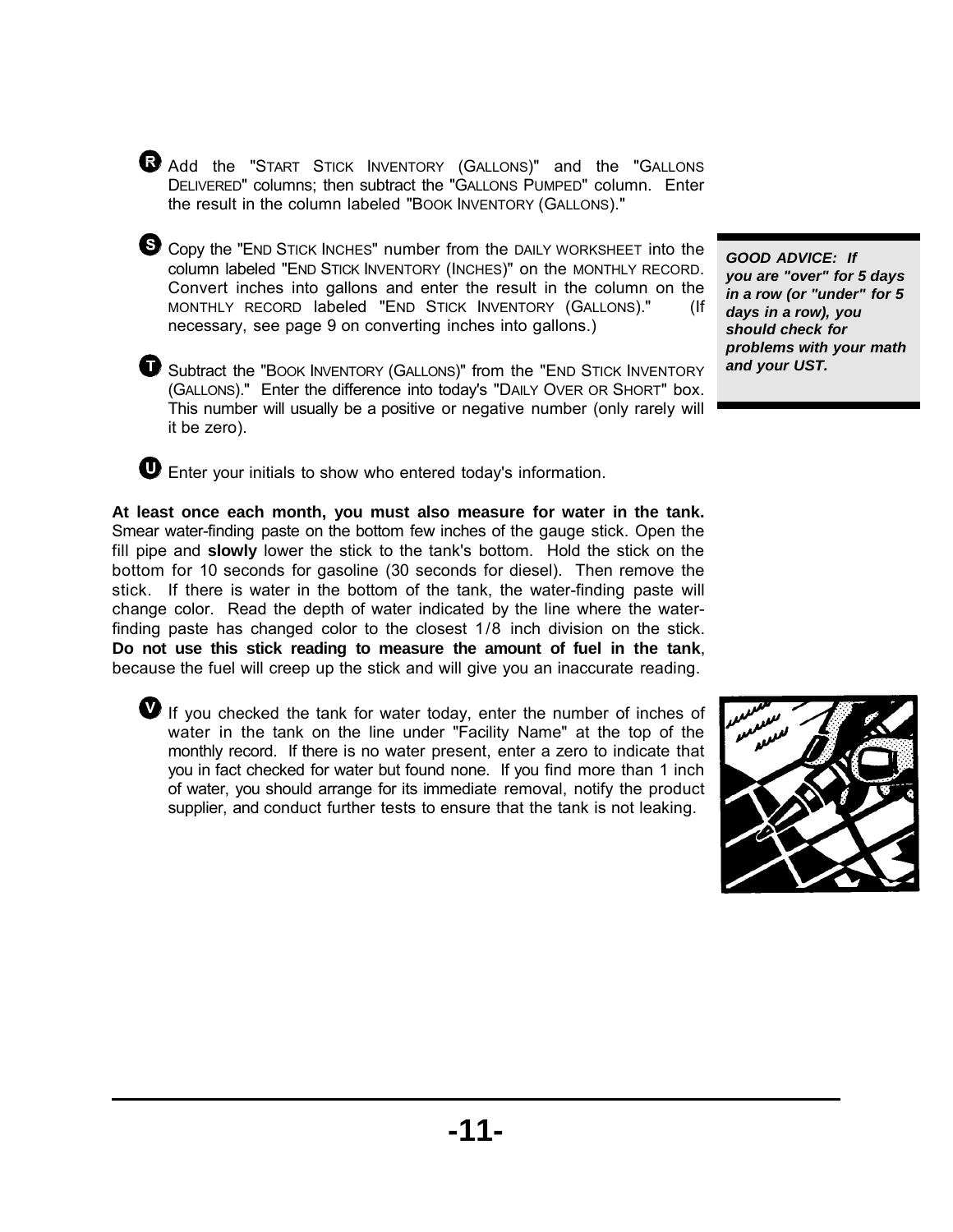

### **Step 5—Calculate Monthly Changes In Inventory**

 At the end of each month, follow the directions below to see if the difference between "stick" and "book" inventory indicates a possible leak.

 Add all of the month's "GALLONS PUMPED" numbers and write this total at the bottom of the column in the box labeled "TOTAL GALLONS PUMPED."

 Add all the month's "DAILY OVER OR SHORT" numbers: pay careful attention to positive and negative numbers to get an accurate total. For example, adding +4 and +3 and -2 should equal +5. Enter the total at the bottom of the column in the box labeled "TOTAL GALLONS OVER OR SHORT."

 Fill out the "LEAK CHECK" line at the bottom of the MONTHLY INVENTORY RECORD as follows:

- digits to get 1% (for example: 6594 becomes 65). Take the "TOTAL GALLONS PUMPED" number and drop the last two
- $\bullet$ Add 130 (for example:  $65 + 130 = 195$ ).

 Enter the result of this calculation at the end of the "LEAK CHECK" line. This number is the **maximum change in inventory allowed** by federal regulations (1% of throughput plus 130 gallons).

 At the bottom of the MONTHLY INVENTORY RECORD, circle "YES" or "NO" to show whether your "TOTAL GALLONS OVER OR SHORT" number is **LARGER**  than the "LEAK CHECK" number you identified in the previous item. Even if your "TOTAL GALLONS OVER OR SHORT" is a negative number, treat it as a positive number for the purpose of this comparison. For example, -74 would become +74.

 **If you circle "YES" for 2 months in a row, you must notify your regulatory agency as soon as possible (usually within 24 hours) that your tank may be leaking.** 

 *NOTE: Keep your records on file for at least 1 year. Your state, however, may have different rules about when you have to report a leak or how long you must keep the inventory records. Be sure you know the rules that apply inventory control to you.*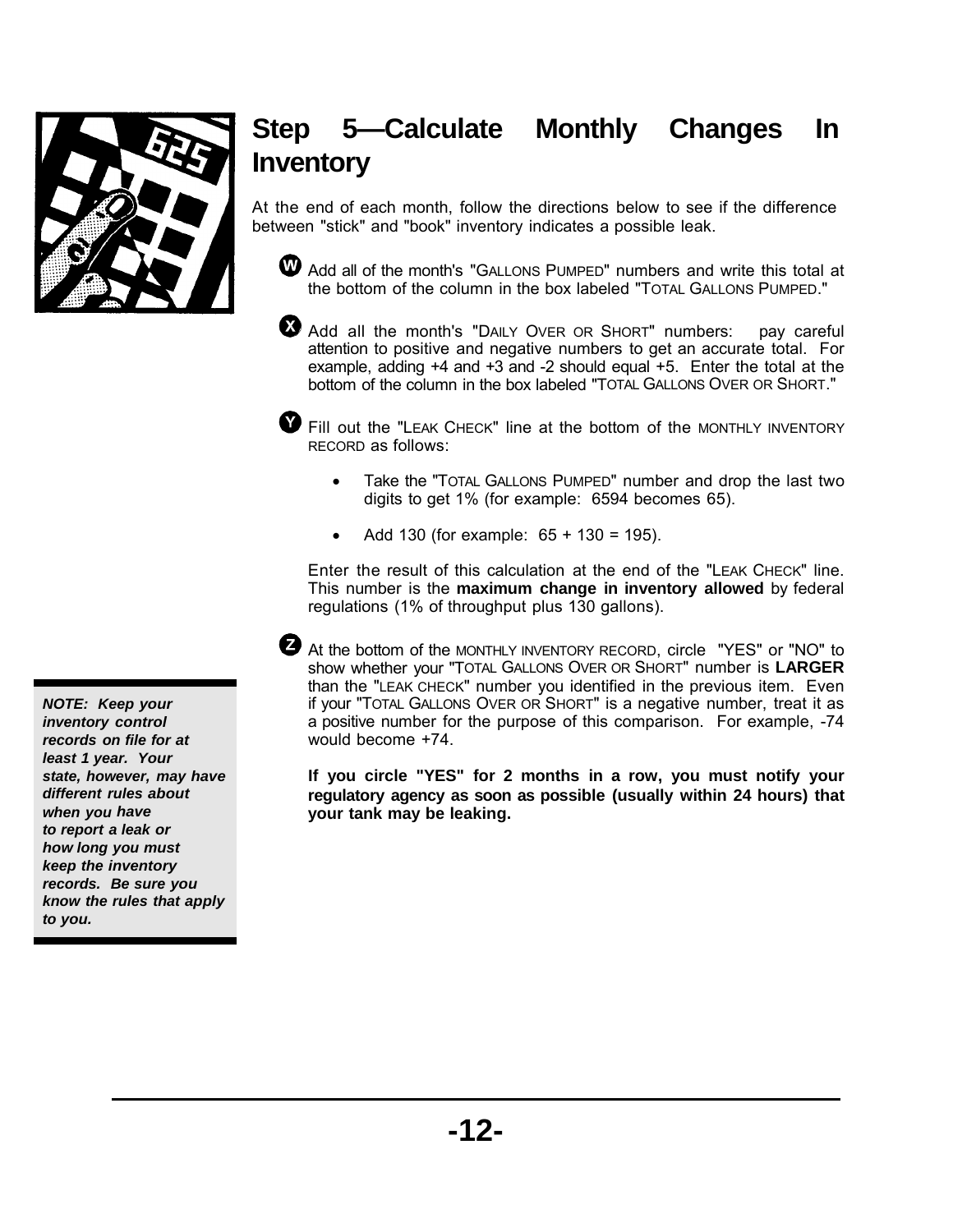### **DAILY INVENTORY WORKSHEET**

FACILITY NAME: \_\_\_\_\_\_\_\_\_\_\_\_\_\_\_\_\_\_\_\_\_\_\_\_\_\_\_\_\_\_\_\_\_\_\_\_\_\_\_\_\_

YOUR NAME: \_\_\_\_\_\_\_\_\_\_\_\_\_\_\_\_\_\_\_\_\_\_\_\_\_\_\_\_\_\_\_\_\_\_\_\_\_\_\_\_\_

DATE: \_\_\_\_\_\_\_\_\_\_\_\_\_\_\_\_\_\_\_\_\_\_\_\_\_\_\_\_\_\_\_\_\_\_\_\_\_\_\_\_\_

| <b>TANK IDENTIFICATION</b>                                             |   |  |              |  |
|------------------------------------------------------------------------|---|--|--------------|--|
| Type of Fuel                                                           |   |  |              |  |
| Tank Size in Gallons                                                   |   |  |              |  |
| <b>END STICK INCHES</b>                                                |   |  |              |  |
| <b>AMOUNT PUMPED</b>                                                   | Ţ |  | $\downarrow$ |  |
| <b>Totalizer Reading</b>                                               |   |  |              |  |
| <b>Totalizer Reading</b>                                               |   |  |              |  |
| <b>Totalizer Reading</b>                                               |   |  |              |  |
| <b>Totalizer Reading</b>                                               |   |  |              |  |
| <b>Totalizer Reading</b>                                               |   |  |              |  |
| <b>Totalizer Reading</b>                                               |   |  |              |  |
| <b>Totalizer Reading</b>                                               |   |  |              |  |
| <b>Totalizer Reading</b>                                               |   |  |              |  |
| <b>TODAY'S SUM OF TOTALIZERS</b>                                       |   |  |              |  |
| Previous Day's Sum of Totalizers                                       |   |  |              |  |
| <b>AMOUNT PUMPED TODAY</b>                                             |   |  |              |  |
| <b>DELIVERY RECORD</b>                                                 |   |  |              |  |
| Inches of Fuel Before Delivery                                         |   |  |              |  |
| Gallons of Fuel Before Delivery<br>(from tank chart)                   |   |  |              |  |
| Inches of Fuel After Delivery                                          |   |  |              |  |
| Gallons of Fuel After Delivery<br>(from tank chart)                    |   |  |              |  |
| <b>GALLONS DELIVERED (STICK)</b><br>[Gallons "After" Gallons "Before"] |   |  |              |  |
| <b>GROSS GALLONS DELIVERED</b><br>(RECEIPT)                            |   |  |              |  |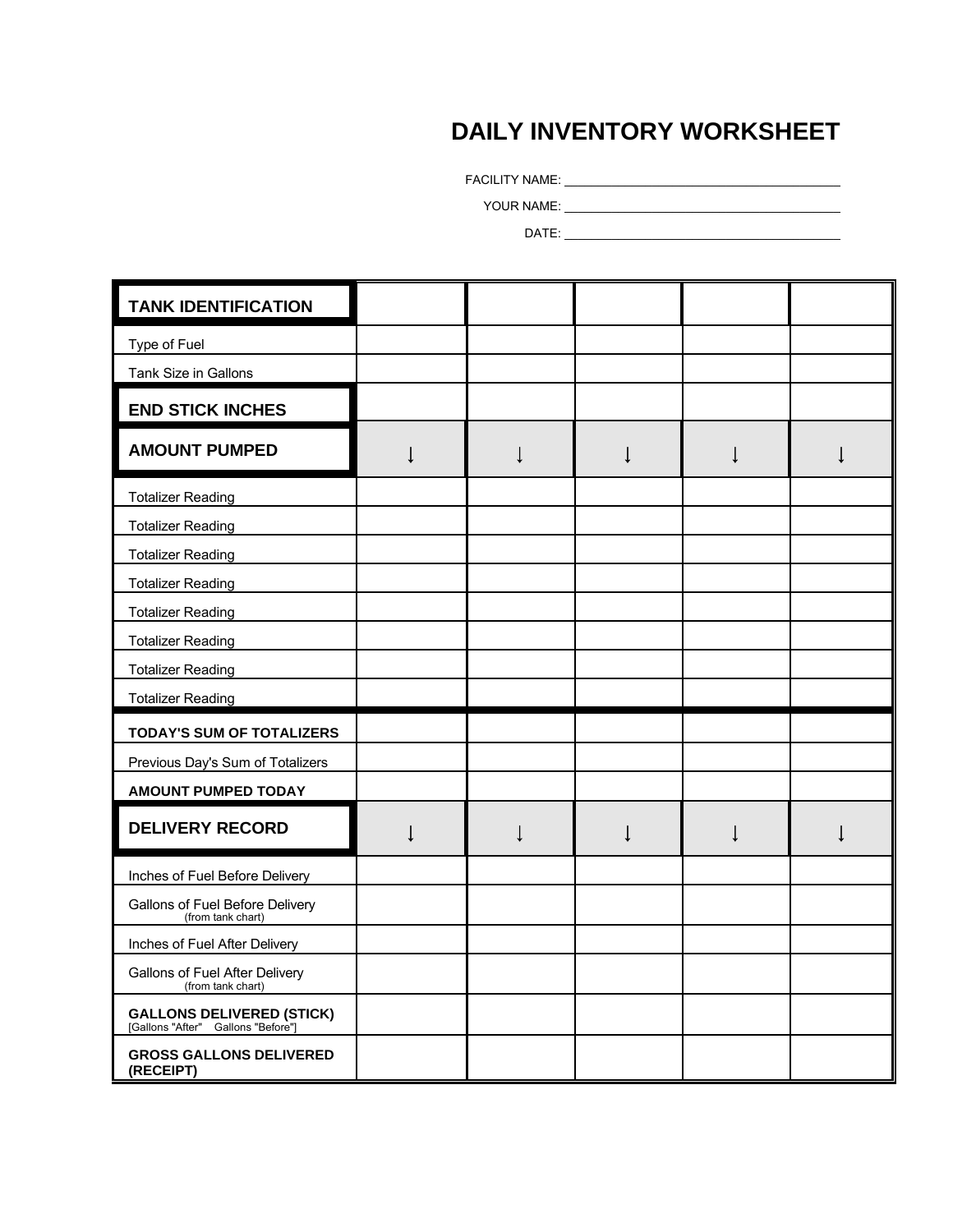### **MONTHLY INVENTORY RECORD**

TANK IDENTIFICATION & TYPE OF FUEL: \_\_\_\_\_\_\_\_\_\_\_\_\_\_\_\_\_\_\_\_\_\_\_\_\_\_\_\_\_\_\_\_\_\_\_\_

MONTH/YEAR :  $\qquad$ 

FACILITY NAME:

DATE OF WATER CHECK: \_\_\_\_\_\_\_\_\_\_\_ LEVEL OF WATER (INCHES):\_\_\_\_\_\_\_\_\_

| <b>DATE</b>    | <b>START STICK</b><br><b>INVENTORY</b><br>(GALLONS)                                         | <b>GALLONS</b><br><b>DELIVERED</b> | <b>GALLONS</b><br><b>PUMPED</b> | <b>BOOK</b><br><b>END STICK INVENTORY</b><br><b>INVENTOR</b><br>Y |                               | DAILY OVER (+)<br>OR SHORT ()<br>["End" "Book"] | <b>INITIALS</b> |  |
|----------------|---------------------------------------------------------------------------------------------|------------------------------------|---------------------------------|-------------------------------------------------------------------|-------------------------------|-------------------------------------------------|-----------------|--|
|                |                                                                                             |                                    |                                 | (GALLONS)                                                         |                               | (INCHES) <sup>(</sup> GALLONS)                  |                 |  |
| $\mathbf{1}$   | $(+)$                                                                                       | (                                  | $(=)$                           |                                                                   |                               |                                                 |                 |  |
| $\sqrt{2}$     | $^{(+)}$                                                                                    |                                    | $(=)$                           |                                                                   |                               |                                                 |                 |  |
| 3              | $^{(+)}$                                                                                    |                                    | $(=)$                           |                                                                   |                               |                                                 |                 |  |
| $\overline{4}$ | $^{(+)}$                                                                                    | $\rightarrow$                      | $(=)$                           |                                                                   |                               |                                                 |                 |  |
| 5              | $^{(+)}$                                                                                    | ()                                 | $(=)$                           |                                                                   |                               |                                                 |                 |  |
| $\,6$          | $^{(+)}$                                                                                    | $\left( \quad \right)$             | $(=)$                           |                                                                   |                               |                                                 |                 |  |
| $\overline{7}$ | $^{(+)}$                                                                                    | (                                  | $(=)$                           |                                                                   |                               |                                                 |                 |  |
| 8              | $^{(+)}$                                                                                    | $($ )                              | $(=)$                           |                                                                   |                               |                                                 |                 |  |
| 9              | $(+)$                                                                                       | $\rightarrow$                      | $(=)$                           |                                                                   |                               |                                                 |                 |  |
| 10             | $^{(+)}$                                                                                    | (                                  | $(=)$                           |                                                                   |                               |                                                 |                 |  |
| 11             | $(+)$                                                                                       |                                    | $(=)$                           |                                                                   |                               |                                                 |                 |  |
| 12             | $^{(+)}$                                                                                    |                                    | $(=)$                           |                                                                   |                               |                                                 |                 |  |
| 13             | $^{(+)}$                                                                                    |                                    | $(=)$                           |                                                                   |                               |                                                 |                 |  |
| 14             | $^{(+)}$                                                                                    | $\left( \quad \right)$             | $(=)$                           |                                                                   |                               |                                                 |                 |  |
| 15             | $(+)$                                                                                       | ( )                                | $(=)$                           |                                                                   |                               |                                                 |                 |  |
| 16             | $^{(+)}$                                                                                    |                                    | $(=)$                           |                                                                   |                               |                                                 |                 |  |
| 17             | $(+)$                                                                                       | (                                  | $(=)$                           |                                                                   |                               |                                                 |                 |  |
| 18             | $^{(+)}$                                                                                    | (                                  | $(=)$                           |                                                                   |                               |                                                 |                 |  |
| 19             | $(+)$                                                                                       |                                    | $(=)$                           |                                                                   |                               |                                                 |                 |  |
| 20             | $^{(+)}$                                                                                    |                                    | $(=)$                           |                                                                   |                               |                                                 |                 |  |
| 21             | $(+)$                                                                                       | (                                  | $(=)$                           |                                                                   |                               |                                                 |                 |  |
| 22             | $(+)$                                                                                       |                                    | $(=)$                           |                                                                   |                               |                                                 |                 |  |
| 23             | $^{(+)}$                                                                                    | $\left( \quad \right)$             | $(=)$                           |                                                                   |                               |                                                 |                 |  |
| 24             | $^{(+)}$                                                                                    | (                                  | $(=)$                           |                                                                   |                               |                                                 |                 |  |
| 25             | $^{(+)}$                                                                                    | $\rightarrow$                      | $(=)$                           |                                                                   |                               |                                                 |                 |  |
| 26             | $(+)$                                                                                       | (                                  | $(=)$                           |                                                                   |                               |                                                 |                 |  |
| 27             | $^{(+)}$                                                                                    | $\rightarrow$                      | $(=)$                           |                                                                   |                               |                                                 |                 |  |
| 28             | $^{(+)}$                                                                                    | $\left( \quad \right)$             | $(=)$                           |                                                                   |                               |                                                 |                 |  |
| 29             | $(+)$                                                                                       | ( )                                | $(=)$                           |                                                                   |                               |                                                 |                 |  |
| 30             | $^{(+)}$                                                                                    | (                                  | $(=)$                           |                                                                   |                               |                                                 |                 |  |
| 31             | $(+)$                                                                                       | $\rightarrow$                      | $(=)$                           |                                                                   |                               |                                                 |                 |  |
|                | <b>TOTAL GALLONS PUMPED &gt;</b><br>DROP THE LAST 2 DIGITS from the TOTAL GALLONS           |                                    |                                 |                                                                   | TOTAL GALLONS OVER OR SHORT > |                                                 |                 |  |
|                | <b>PUMPED</b> number and enter on the $\blacktriangledown$ line below<br><b>LEAK CHECK:</b> |                                    |                                 | ٠                                                                 | 130<br>$\equiv$               | Compare these $\blacktriangledown$ numbers      | gallons         |  |

Is "TOTAL GALLONS OVER OR SHORT" **LARGER** than "LEAK CHECK" result? **YES NO** (circle one)

If answer is "YES" for 2 MONTHS IN A ROW, **notify regulatory agency** as soon as possible.

**KEEP THIS PIECE OF PAPER ON FILE FOR AT LEAST 1 YEAR**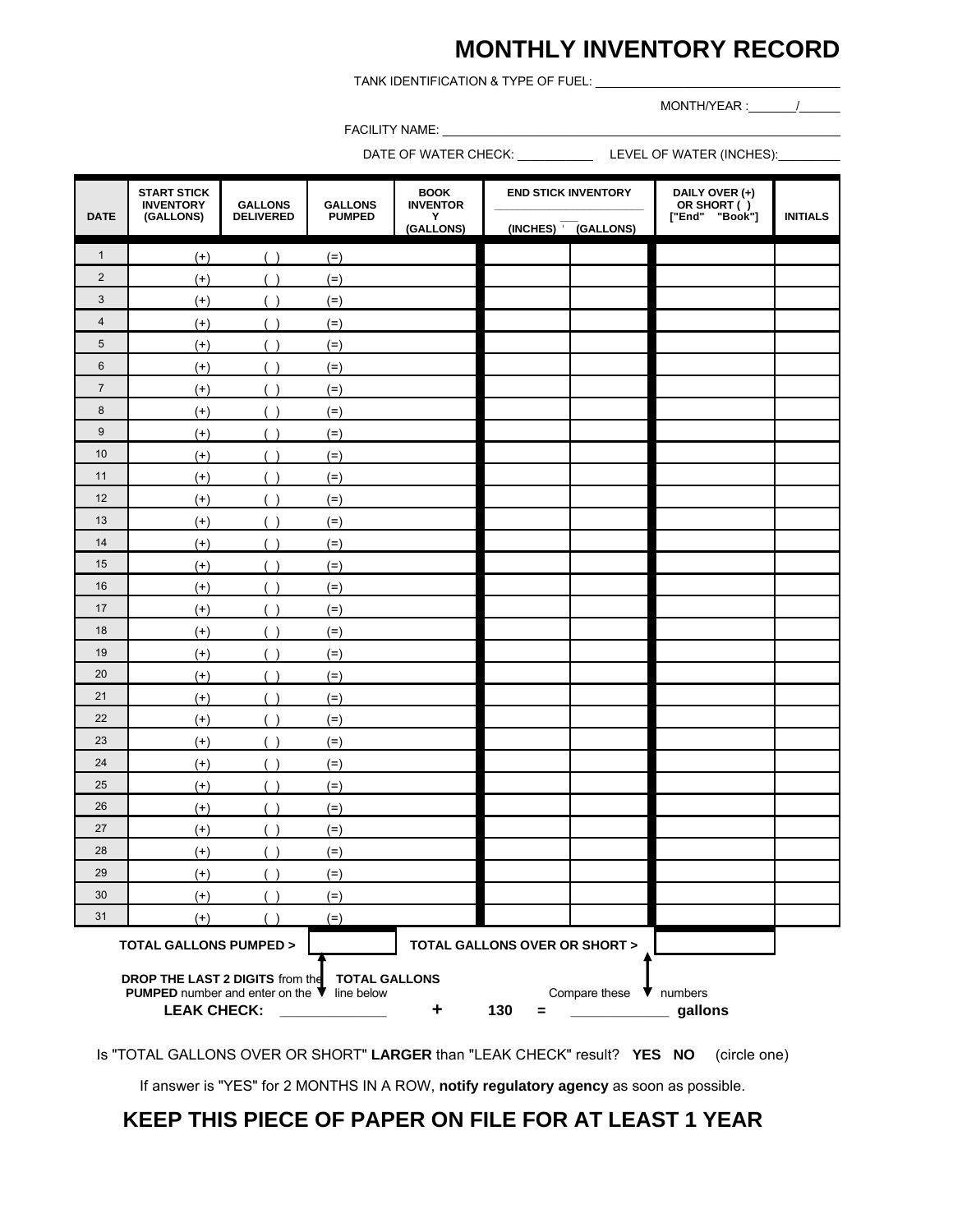

**DAILY INVENTORY WORKSHEET** 

S FACILITY NAME: LAST CHANCE #2 YOUR NAME: JUAN DOE DATE:  $9/22/93$ 

| <b>TANK IDENTIFICATION</b>                                               |                 | $\mathcal{L}% _{G}(\theta)=\mathcal{L}_{G}(\theta)$ | 3                        |                 |     |
|--------------------------------------------------------------------------|-----------------|-----------------------------------------------------|--------------------------|-----------------|-----|
| <b>Type of Fuel</b>                                                      | REG UNL         | PREM UNL                                            | DIESEL                   | MID UNL         |     |
| <b>Tank Size in Gallons</b>                                              | 6000            | 6000                                                | 6000                     | 10,000          |     |
| <b>END STICK INCHES</b>                                                  | 414             | $58\frac{7}{5}$                                     | 69                       | 862             |     |
| <b>AMOUNT PUMPED</b>                                                     |                 |                                                     | ł                        | 38              | N)  |
| <b>Totalizer Reading</b>                                                 | 24383           | 30798                                               | $92485$ 44013            |                 |     |
| <b>Totalizer Reading</b>                                                 | 55138           | 11017                                               | 70178                    | 38974           |     |
| <b>Totalizer Reading</b>                                                 |                 |                                                     |                          |                 |     |
| <b>Totalizer Reading</b>                                                 |                 |                                                     |                          |                 |     |
| <b>Totalizer Reading</b>                                                 |                 |                                                     |                          |                 |     |
| <b>Totalizer Reading</b>                                                 |                 |                                                     |                          |                 |     |
| <b>Totalizer Reading</b>                                                 |                 |                                                     |                          |                 |     |
| <b>Totalizer Reading</b>                                                 |                 |                                                     |                          |                 |     |
| <b>TODAY'S SUM OF TOTALIZERS</b>                                         | 79521           |                                                     | $41815$ $162663$ $82987$ |                 |     |
| Previous Day's Sum of Totalizers                                         | 78271           | 40260                                               | 16 (663)                 | 82584           |     |
| AMOUNT PUMPED TODAY                                                      | 1250            | 1555                                                | 1000                     | 403             |     |
| <b>DELIVERY RECORD</b>                                                   |                 |                                                     |                          | E Service de    | . 5 |
| Inches of Fuel Before Delivery                                           | $13\frac{7}{8}$ |                                                     |                          | $49 - 78$       |     |
| <b>Gallons of Fuel Before Delivery</b><br>(from tank chart)              | 537             |                                                     |                          | 5246            |     |
| <b>Inches of Fuel After Delivery</b>                                     | 41/4            |                                                     |                          | $86\frac{1}{2}$ |     |
| <b>Gallons of Fuel After Delivery</b><br>(from tank chart)               | 2672            |                                                     |                          | <u>9423</u>     |     |
| <b>GALLONS DELIVERED (STICK)</b><br>[Gallons "After" - Gallons "Before"] | 2135            |                                                     |                          | 4177            |     |
| <b>GROSS GALLONS DELIVERED</b><br>(RECEIPT)                              | 2100            |                                                     |                          | 4200            |     |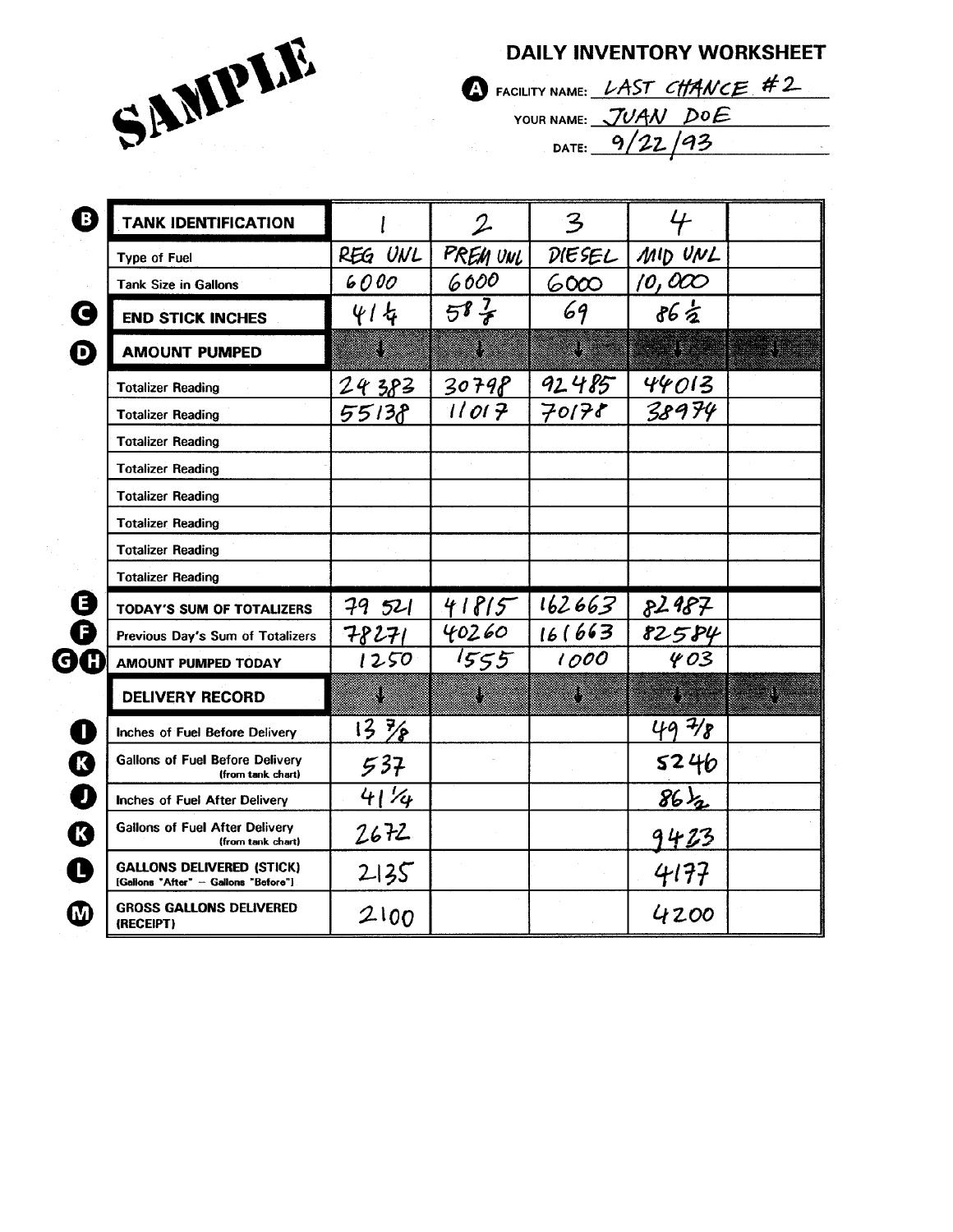|                                                                   |                  |                               |                                      |                               |               | <b>MONTHLY INVENTORY RECORD</b>                             |                            |
|-------------------------------------------------------------------|------------------|-------------------------------|--------------------------------------|-------------------------------|---------------|-------------------------------------------------------------|----------------------------|
| SAMPLE                                                            |                  |                               |                                      |                               |               | TANK IDENTIFICATION & TYPE OF FUEL: $4$ <i>MIDGRADE UNL</i> |                            |
|                                                                   |                  |                               |                                      |                               |               | MONTH/YEAR : $-9, 93$                                       |                            |
|                                                                   |                  |                               |                                      | FACILITY NAME: 45T CHANCE #2  |               |                                                             |                            |
|                                                                   |                  |                               | DATE OF WATER CHECK: $\frac{9}{100}$ |                               |               | LEVEL OF WATER (INCHES):                                    |                            |
| O                                                                 | D                | $\overline{O}$                | R                                    |                               |               |                                                             | U                          |
| START STICK<br><b>INVENTORY</b>                                   | <b>GALLONS</b>   | <b>GALLONS</b>                | <b>BOOK</b><br><b>INVENTORY</b>      | <b>END STICK INVENTORY</b>    |               | DAILY OVER (+)<br>OR SHORT (-)                              |                            |
| DATE<br>(GALLONS)                                                 | <b>DELIVERED</b> | PUMPED                        | (GALLONS)                            | (INCHES)                      | (GALLONS)     | ["End" - "Book"]                                            | <b>INITIALS</b>            |
| $4047$ (+)                                                        |                  | $(-)$ 333 (=) 3714            |                                      | $38\,$ $\frac{1}{4}$          | 3690          | $-24$                                                       | D                          |
| $3690$ (+)                                                        |                  | $(-)$                         | $44$ (=) $3646$                      | 38                            | 3658          | $+12.$                                                      | $\boldsymbol{\mathcal{D}}$ |
| $3658$ (+)                                                        |                  | 329<br>$(-)$                  | $(-)$ 3329                           | 3536                          | 3323          | 6                                                           | ĿD                         |
| 3323(1)                                                           |                  | $(-)$                         | $60$ (=) $3263$                      | 35<br>333/4                   | 3275          | 412<br>- 13                                                 | LΡ                         |
| $3275$ (+)                                                        |                  | $(-)$                         | $145$ (=) 3130<br>$238$ (=) $2879$   | 31<br>Yp.                     | 3117<br>2790  | -89                                                         |                            |
| $317$ (+)<br>2790 (+)                                             | $6134$ (-)       | $(-)$<br>$11 +$               | $(-) 8807$                           | 80                            | 8844          | $+37$                                                       |                            |
| 8844                                                              | $(+)$            | 127<br>$(-)$                  | $(-)$ 8717                           | 787/                          | 8732          | $+15$                                                       | $\mathcal D$               |
| 8732                                                              | $(+)$            | 182<br>$(-)$                  | $(-) 8550$                           | $77\frac{1}{2}$               | 8591          | 44 I                                                        |                            |
| 8591                                                              | $(+)$            | $(-)$                         | $205$ (=) 8386                       | $75\,\mathrm{Hz}$             | 8379          | $-7$                                                        |                            |
| 8379                                                              | $(+)$            | 204<br>$(-)$                  | $(=)$ 8175                           | $73\%$                        | 8173          | $-2$                                                        |                            |
| $8173(+)$<br>12.                                                  |                  | 166<br>$(-)$                  | $(-)$ 8007                           | 72                            | 7991          | -16                                                         |                            |
| 7991                                                              | $(+)$            | $\overline{320}$<br>$(-)$     | $(=)$ 7671                           | 693/4                         | 7730          | $-159$                                                      | Ð                          |
| $7730(+)$                                                         |                  | 307<br>$(-)$                  | $(=)$ 7423                           | 67                            | 7402          | $-21$                                                       |                            |
| $7402$ (+)                                                        |                  | 76<br>$(-)$                   | $(-)$ 7326                           | 6612                          | 7342          | $+16$                                                       |                            |
| 7342 (+)                                                          |                  | 224<br>$(-)$                  | $(-)$ 7 $18$                         | $64\%$                        | 7050          | $-68$                                                       |                            |
| $7050$ (+)<br>17                                                  |                  | 390<br>$(-)$                  | $(-) 6660$                           | 61                            | 6657          | $\overline{\mathcal{B}}$<br>$\overline{\phantom{0}}$        |                            |
| $6657$ (+)                                                        |                  | 296<br>$(-)$                  | $(-) 6361$                           | 58 5/8                        | 6354          | $-7$                                                        | D                          |
| 6354 (+)                                                          |                  | $(-)$                         | $78$ (=) 6276                        | 5818                          | 6290          | $+1\overline{4}$                                            |                            |
| $6290$ (+)<br>20                                                  |                  | $(-)$ 424 $(=)$ 5866          |                                      | 543/8                         | 5869          | $+3$                                                        |                            |
| 5869                                                              | $(+)$            |                               | $205$ (=) $5664$                     | $53\%$<br>86½                 | 5639<br>9423  | <u> 25</u><br>$+10$                                         | 2D                         |
| 5639 (+)<br>$22 \,$<br>9423 (+)<br>23                             |                  | $4177$ (-) 403 (=) 9413<br>87 | 9336<br>$(=)$                        | 85 Yz                         | 9343          | ィア                                                          | $\mathcal D$               |
| 9343                                                              | $(+)$            | $(-)$<br>31 I<br>$(-)$        | $(-) 9032$                           | 82                            | 9036          | +4                                                          |                            |
| 9036                                                              | $(+)$            | 239<br>$(-)$                  | 8797<br>$( = )$                      | $79\,\mathrm{K}$              | くそうそ          | -40                                                         |                            |
| 8757 (+)<br>26                                                    |                  | 256<br>$(-)$                  | $(-) 850$                            | 767/                          | 8526          | 25                                                          | D                          |
| 8526                                                              | $(+)$            | 264<br>$(-)$                  | $(-)$ (262)                          | 74 ½                          | 8270          | r<br>ィ                                                      |                            |
| P270<br>28                                                        | $(+)$            | $263$ (=)<br>$(-)$            | 2007                                 | 72                            | 7991          | $-16$                                                       |                            |
| 7991                                                              | $(+)$            | $(-)$                         | $185$ (=) $7806$                     | 69                            | 7811          | 5                                                           |                            |
| 7811                                                              | $(+)$            | 116<br>$(-)$                  | 7695<br>$( = )$                      | 68                            | 7690          | 5<br>--                                                     |                            |
|                                                                   | $(+)$            | $(-)$                         | $(=)$                                |                               |               |                                                             |                            |
| TOTAL GALLONS PUMPED >                                            |                  | 6594                          |                                      | TOTAL GALLONS OVER OR SHORT > |               | 74                                                          | X                          |
| DROP THE LAST 2 DIGITS from the                                   |                  | <b>TOTAL GALLONS</b>          |                                      |                               |               |                                                             |                            |
| PUMPED number and enter on the                                    |                  | ' line below<br>65            |                                      |                               | Compare these | numbers<br>95                                               |                            |
|                                                                   | LEAK CHECK:      |                               | ╈                                    | 130                           |               |                                                             | gallons                    |
| Is "TOTAL GALLONS OVER OR SHORT" LARGER than "LEAK CHECK" result? |                  |                               |                                      |                               |               | YES / NO                                                    | (circle one) <sup>2</sup>  |

KEEP THIS PIECE OF PAPER ON FILE FOR AT LEAST 1 YEAR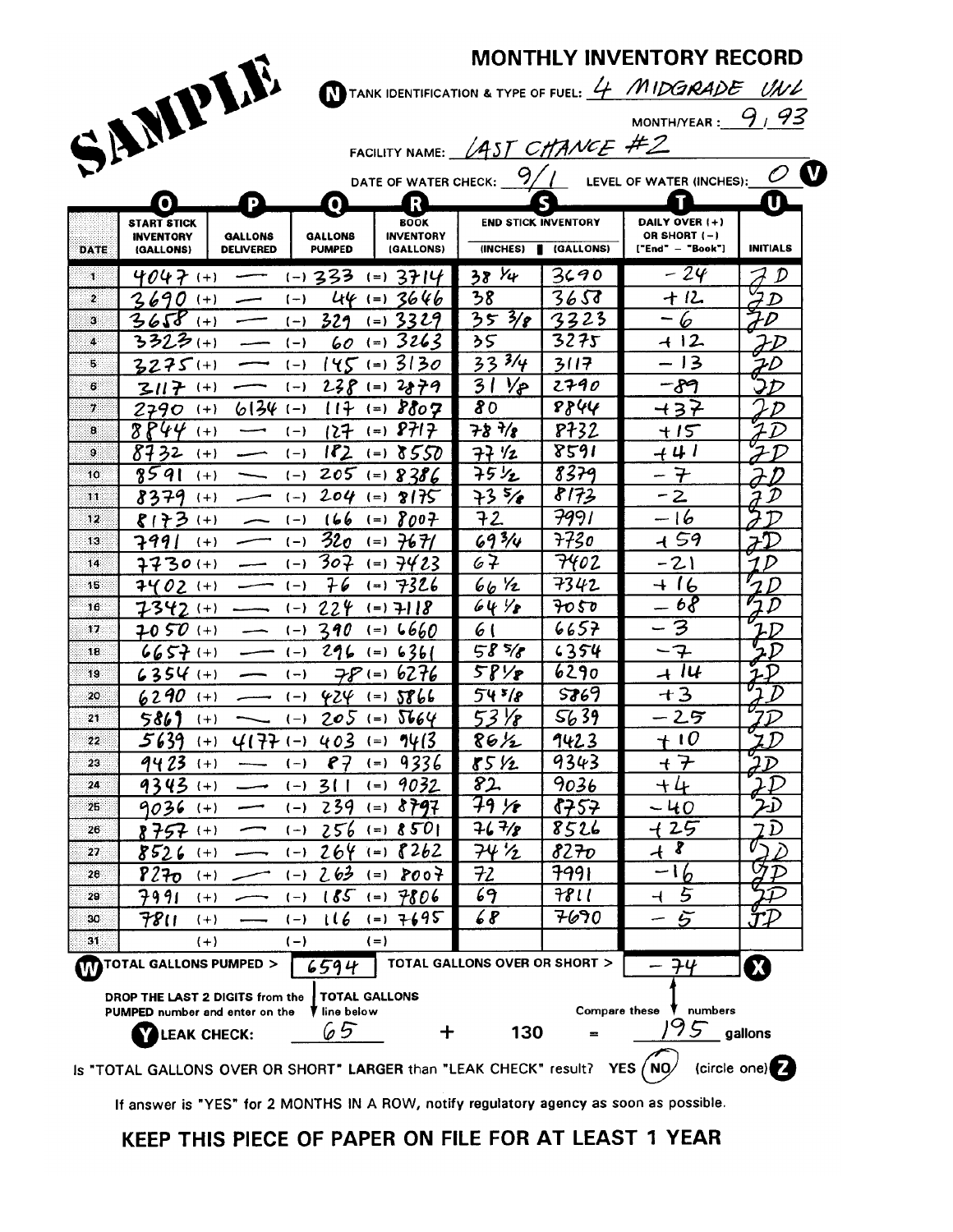**>>>***Copy and post this reminder where employees who measure tanks can see it!***<<<**



**using water-finding paste**